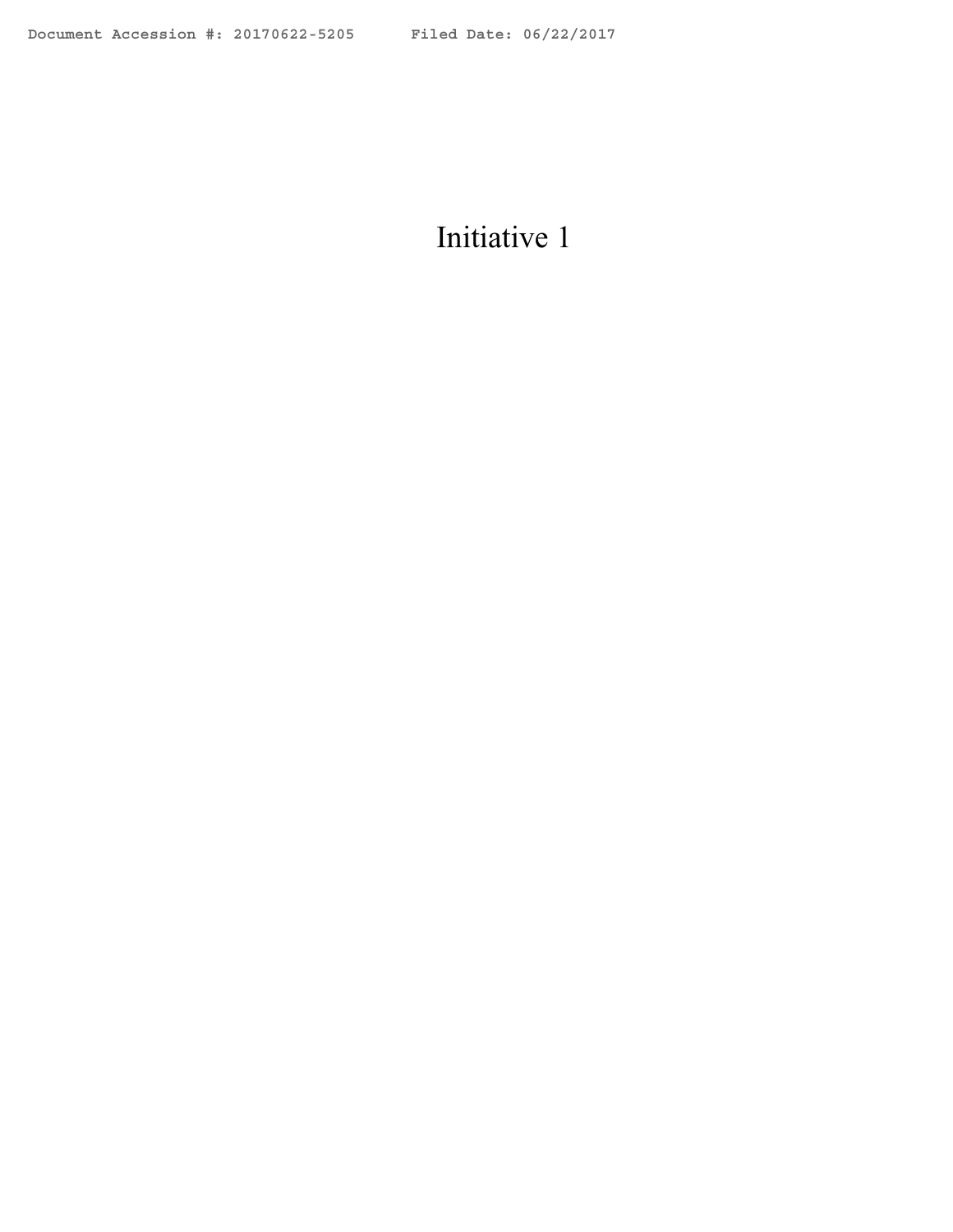# Advancing Zero Emissions Objectives through PJM's Energy Markets

The role nuclear generation plays in meeting state goals for carbon-free electricity is a concern that has prompted recent state policy initiatives. PJM is working to offer options to state policymakers to pursue carbon policy objectives in a manner compatible with the security constrained economic dispatch operation of the PJM markets. States interested in pursuing this policy choice would address the external cost of carbon by pricing it so that the cost of carbon is internalized by emitting suppliers. This cost will find its way into suppliers' offers in the energy market, and will ultimately reflected in LMP.

Although a regional approach is preferred, PJM recognizes the diverse perspectives of the states comprising the PJM region. Accordingly, we believe a coordinated carbon policy could be advanced through the PJM market by a willing sub-region of states prepared to adopt a common set of business rules that:

- 1. Enable state policies;
- 2. Preserve orderly and competitive economic dispatch across the entire footprint; and
- 3. Largely avoid, through rule design, the impacts of the sub-region's policy choices on non-participating states.

## **Elements of a Carbon Pricing Framework**

A carbon pricing framework would establish a price per ton of carbon emissions. Whether the framework is regional or sub-regional, the carbon price would:

- 1) Apply to carbon-emitting suppliers on a per-ton basis and be reflected in offers
- 2) Be revealed in wholesale market prices
- 3) Align with economic dispatch
- 4) Improve the relative competitiveness of resources that do not emit carbon, and
- 5) Provide a revenue stream to participating states based on unit-specific carbon emissions, which could be tracked through PJM Environmental Information Services (EIS).

In order to be effective, a carbon pricing framework would require:

| <b>State Buy-in</b>                                  | Determine which states agree to put a price a carbon emissions, and which states will not. This<br>will establish the "carbon price sub-region" and "non-carbon price sub-region."                                                                                                                                                                                                                                                                                                |
|------------------------------------------------------|-----------------------------------------------------------------------------------------------------------------------------------------------------------------------------------------------------------------------------------------------------------------------------------------------------------------------------------------------------------------------------------------------------------------------------------------------------------------------------------|
| Agreement on the<br><b>Carbon Price</b>              | To avoid significant complexity, a single carbon price would apply across the carbon price sub-<br>region. Otherwise, a price adjustment would be needed between individual states within the<br>carbon price sub-region.                                                                                                                                                                                                                                                         |
| <b>Price Reflected in</b><br><b>Wholesale Market</b> | The price naturally would flow through offers of emitting units. As a result, these units will have<br>increased costs and be dispatched less often. Wholesale market prices within the carbon price<br>sub-region would increase.                                                                                                                                                                                                                                                |
| <b>Internal Border</b><br><b>Adjustment</b>          | Would be necessary to prevent leakage and to create an even playing field for resources<br>competing in each sub-region within PJM.                                                                                                                                                                                                                                                                                                                                               |
| <b>Revenue</b><br><b>Distribution</b>                | PJM can facilitate the collection and disbursement of funds if the states so desire. Each state<br>would decide how revenue collected as a result of the pricing will be utilized. Allocating some or<br>all of these revenues to mitigate electricity price impacts might be attractive to states. Allocating<br>any of this revenue stream to support generation would amount to a subsidy and defeat the<br>purpose of internalizing carbon costs into supplier energy offers. |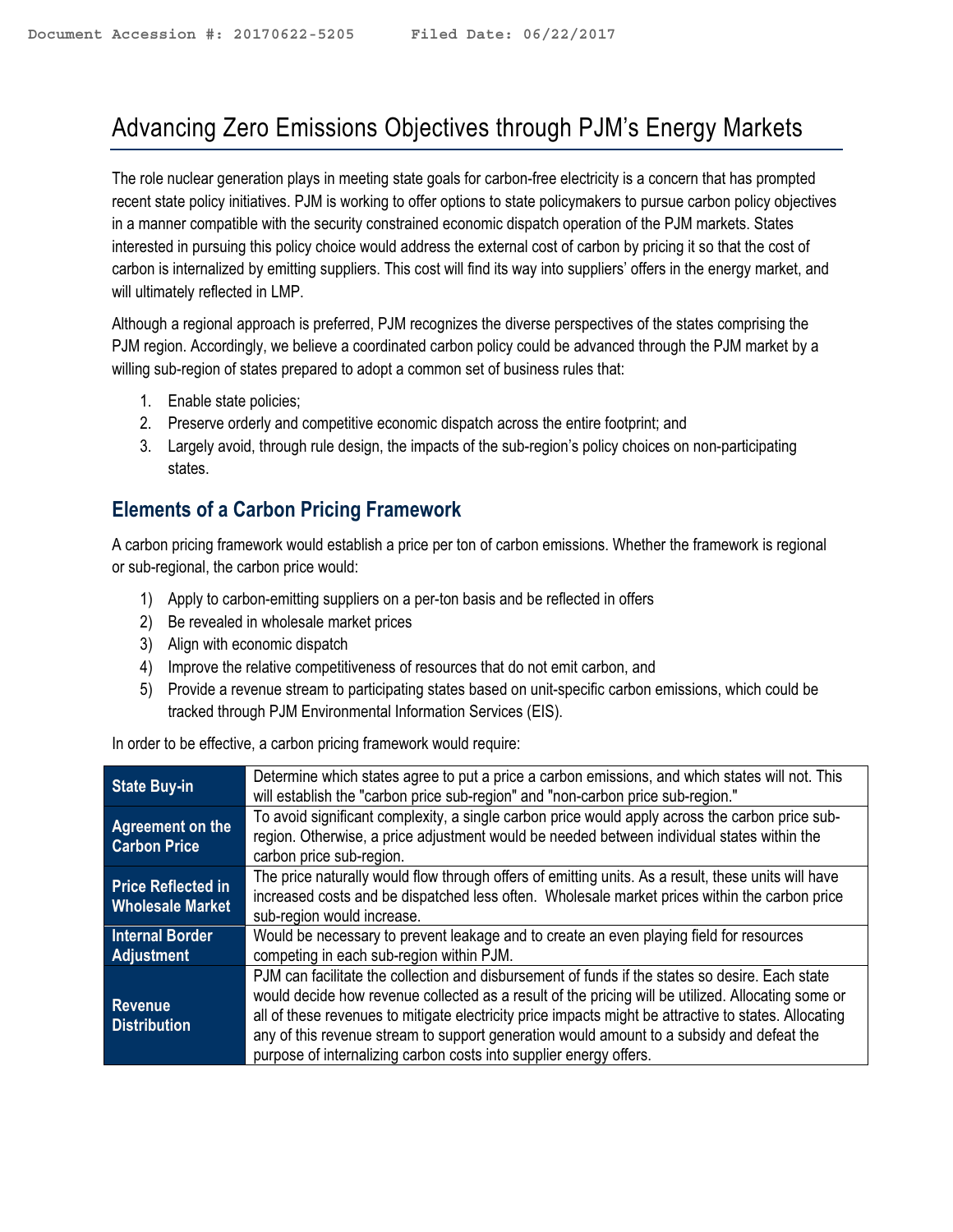#### *Sub-Regional Carbon Price Border Adjustment*

The Regional Greenhouse Gas Initiative (RGGI) is an example of a multi-state initiative to price  $CO<sub>2</sub>$  emissions – specifically utilizing an allowance cap and trade. RGGI has not been coordinated with the PJM markets and, because Delaware and Maryland are the only PJM states participating, leakage and the lack of an internal border adjustment have been issues for the RGGI program:

- Price leakage occurs when the increased cost to emitting resources in RGGI states is passed through to consumers in non-RGGI via electricity exports from RGGI states.
- Emissions leakage occurs when fossil fuel based electricity from non-RGGI resources, not subject to the carbon cap, is imported to the RGGI region.

Establishing a carbon price framework that is coordinated with PJM market constructs could more directly address these leakage issues and enhance the policy goals of states that adopt a carbon pricing framework.

A border adjustment would isolate the impact of the carbon price to only those states in the carbon price sub-region in a way that ensures energy exports from the carbon price sub-region could be competitive on equal footing in non-carbon price sub-region. This would preserve PJM's ability to economically dispatch generation over the full PJM region. All resources could competitively participate in the full market, but only consumers in states that have chosen to compensate this policy initiative would pay the incremental costs of a carbon price. Figure 1 illustrates this concept.





In order for the border adjustment to be effective, PJM would need to:

- Measure the transfers of energy into and out of the carbon price sub-region.
- $\bullet$  Track CO<sub>2</sub> emissions of each resource in the carbon price sub-region. We would anticipate doing this through PJM EIS.
- Adjust the price charged or credited to transfers by the carbon price.
	- $\circ$  This would involve allocating the tons of CO<sub>2</sub> emitted by a resource to the amount of load in each sub-region served by that resource.
	- $\circ$  In order to minimize the complexity of this adjustment process, it may be necessary to require states in the carbon price sub-region to be contiguous.